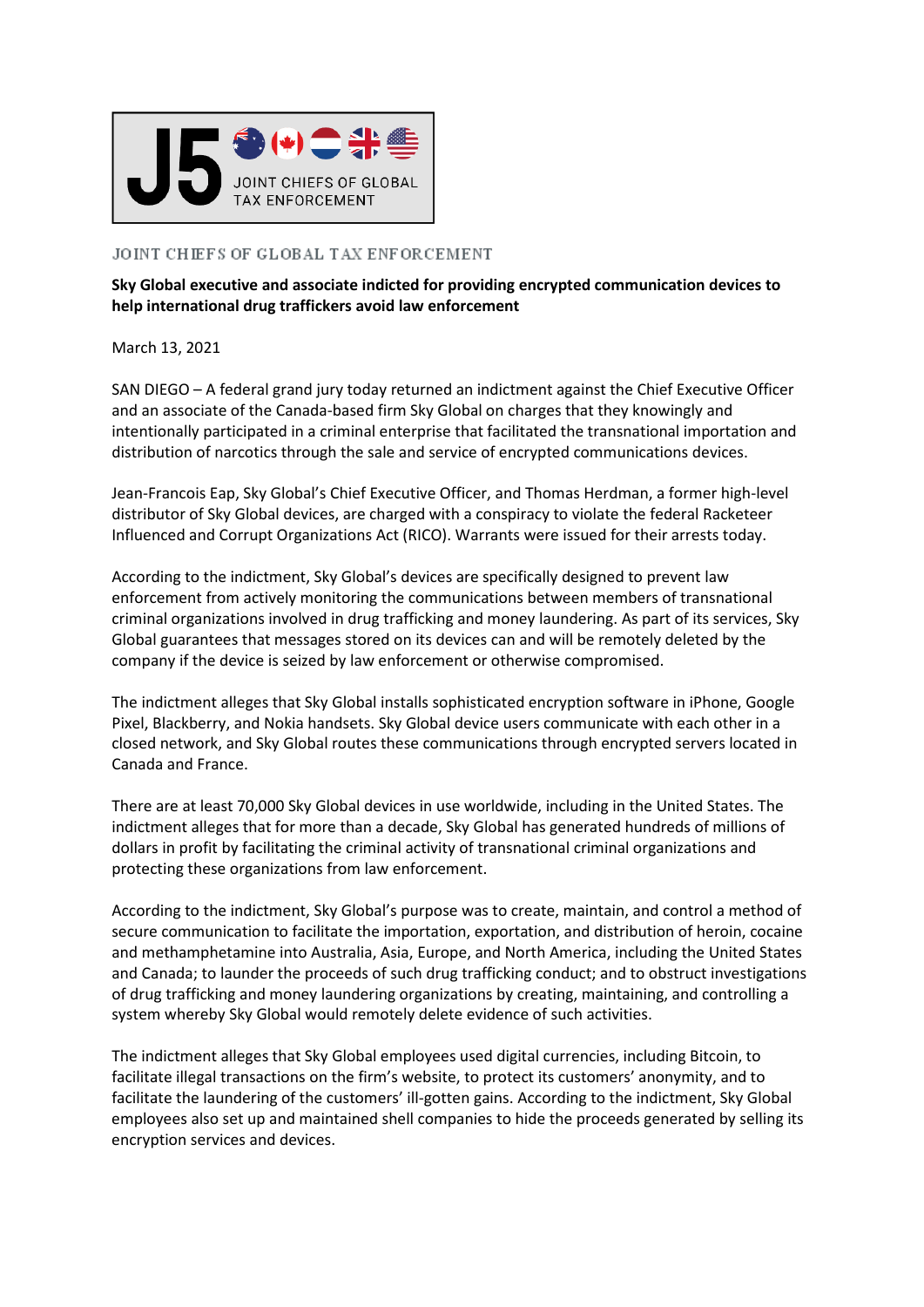In 2018, the principals of another communications encryption company, Phantom Secure, were indicted in the Southern District of California for their roles in providing encrypted devices to criminal groups.

Phantom Secure's chief executive, Vincent Ramos, pleaded guilty and admitted that he and his coconspirators facilitated the distribution of narcotics around the world by supplying encrypted communications devices designed to thwart law enforcement.

As alleged in today's indictment, Sky Global instituted an "ask nothing/do nothing" approach toward its clients shortly after the takedown of Phantom Secure. This policy allowed for Sky Global to claim plausible deniability from the activities of their clients that they knew or had reason to know participated in illegal activities, including international drug trafficking.

"The indictment alleges that Sky Global generated hundreds of millions of dollars providing a service that allowed criminal networks around the world to hide their international drug trafficking activity from law enforcement," said Acting U.S. Attorney Randy Grossman. "Companies who do this are perpetuating the deadliest drug epidemic in our nation's history. This groundbreaking investigation should send a serious message to companies who think they can aid criminals in their unlawful activities. I want to thank the prosecutors on this case, Meghan Heesch and Joshua Mellor, as well as our federal law enforcement partners at the FBI, DEA, IRS and the U.S. Marshals Service, for their excellent work on this case."

"This case is another example of IRS-CI working closely with our international partners to follow the money and bring significant criminal activity to light," said Special Agent in Charge Ryan Korner of the IRS-Criminal Investigation (IRS-CI) Los Angeles Field Office. "The indictment alleges that Sky Global's network facilitated international crime across the world, but just as criminals know no borders, neither does federal law enforcement. The combined efforts of the Joint Chiefs of Global Tax Enforcement (J5) ensure that these types of illicit behavior are identified, tracked, and ultimately prosecuted on a global scale."

"The indictment of Sky Global's CEO and main distributor is another major strike against transnational crime," said Suzanne Turner, FBI Special Agent in Charge of the San Diego Field Office. "Eap and Herdman allegedly provided a service designed to allow criminals to evade law enforcement to traffic drugs and commit acts of violent crime without detection. Similar to our 2018 investigation of encrypted service provider Phantom Secure, the San Diego FBI targeted this Canadian company who also exploited encryption to go dark on law enforcement around the globe.

With these highly impactful cases, we have shown that the FBI focuses on investigating international criminal organizations from the top so we can shut down entire illicit operations—and the associated technological infrastructure. Today, the FBI has removed what we allege to be another illicit secret communications network used by criminals in the US, Canada, and worldwide." SAC Turner added, "I want to thank our partners at the Department of Justice, as well as our Canadian law enforcement partners, for their incredible work on this case."

"DEA maintains an evolving global reach and combined with strong foreign law enforcement partnerships, is committed to searching out the most significant organized criminal groups facilitating sophisticated narcotics trafficking networks," said DEA Los Angeles Field Division Special Agent in Charge Bill Bodner. "The joint effort to pursue these individuals who hide behind encrypted communication platforms shows that even the use of advanced technology will not enable suspects to conceal their criminal activities from law enforcement."